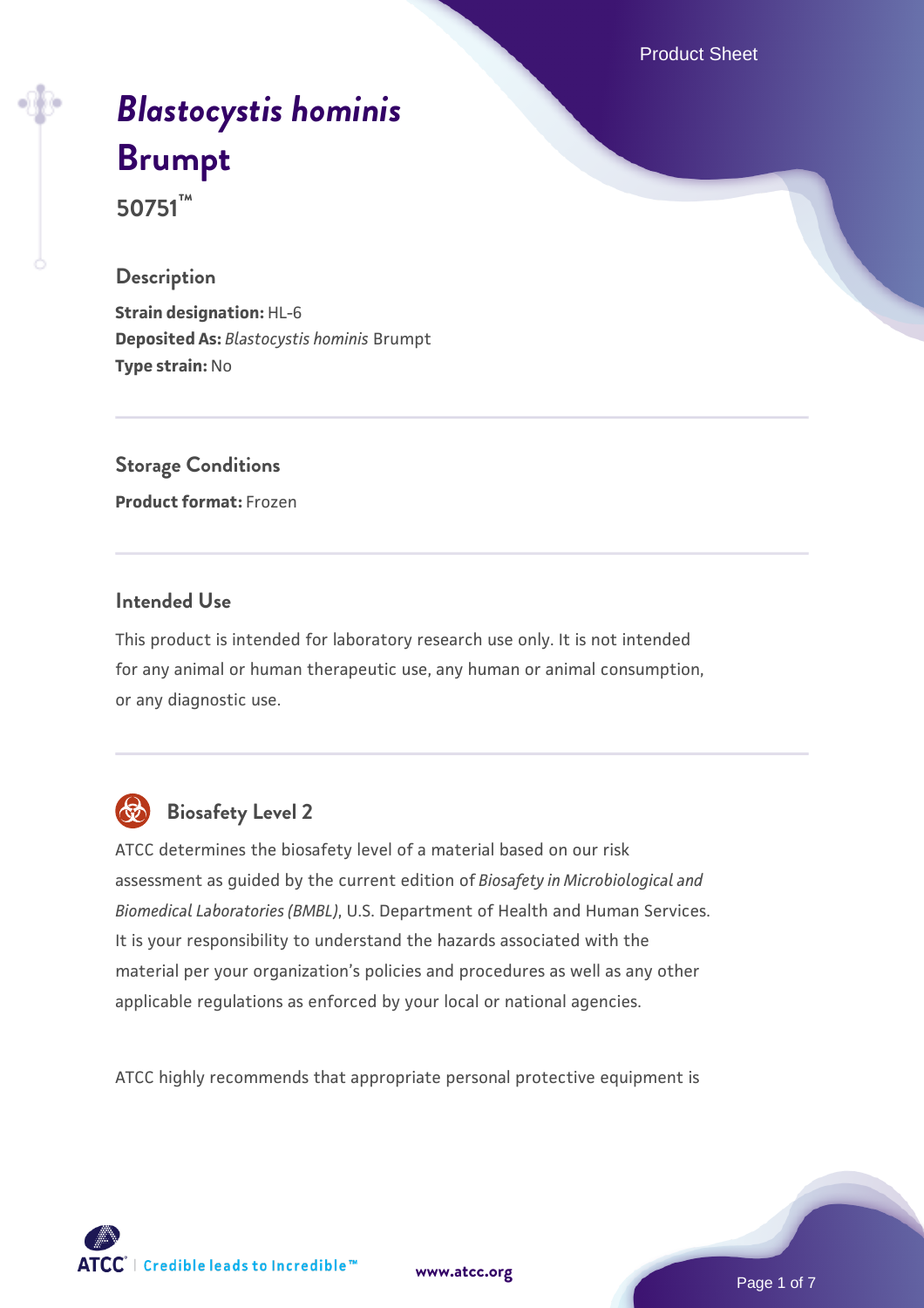always used when handling vials. For cultures that require storage in liquid nitrogen, it is important to note that some vials may leak when submersed in liquid nitrogen and will slowly fill with liquid nitrogen. Upon thawing, the conversion of the liquid nitrogen back to its gas phase may result in the vial exploding or blowing off its cap with dangerous force creating flying debris. Unless necessary, ATCC recommends that these cultures be stored in the vapor phase of liquid nitrogen rather than submersed in liquid nitrogen.

### **Certificate of Analysis**

For batch-specific test results, refer to the applicable certificate of analysis that can be found at www.atcc.org.

### **Growth Conditions**

**Medium:**  [ATCC Medium 1671: Blastocystis egg medium](https://www.atcc.org/-/media/product-assets/documents/microbial-media-formulations/atcc-medium-1671.pdf?rev=da6f8dd4476545c99b1d8cdfe723ddf6) **Instructions for complete medium:** ATCC Medium 1671 **Temperature:** 35°C **Atmosphere:** Anaerobic

### **Handling Procedures**

### **Culture maintenance:**

1. When the culture has reached or is near peak density remove the growing culture, without agitation from the anaerobic jar and immediately screw the caps down tightly.

2. The strain grows at the bottom of the liquid overlay as a dense mass of

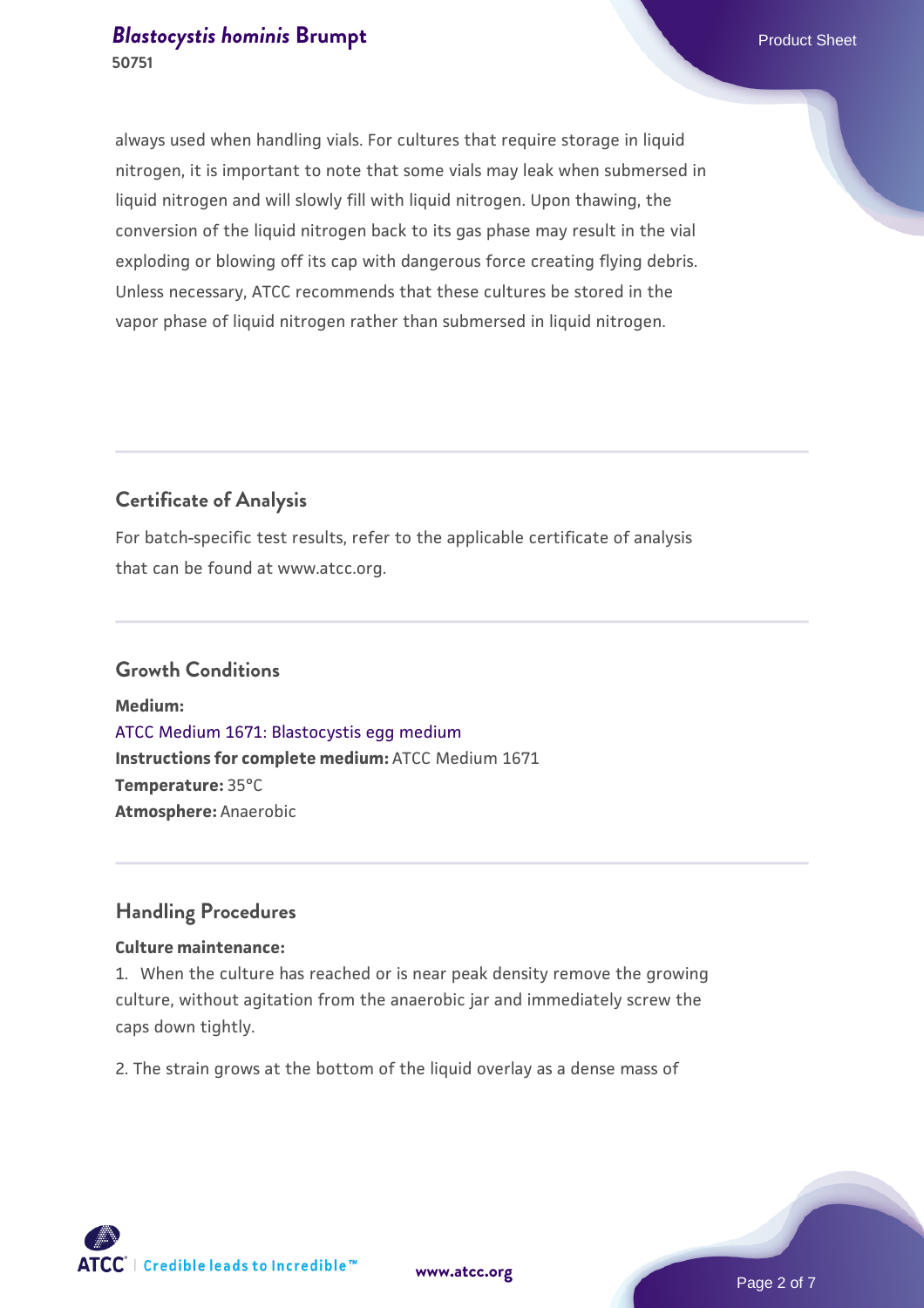cells. Carefully introduce a sterile Pasteur pipette aseptically through the liquid overlay-air interface (avoid expulsion of air bubbles) and move the tip of the pipette to the cell mass, aspirate approximately one third of the mass into the pipette. Tighten the cap immediately unless placing the tube directly into an anaerobic jar.

3. Inoculate a fresh tube of reduced ATCC medium 1671. Place the freshly inoculated tube into the anaerobic jar with the caps loosened one full turn, prepare the GasPak, and quickly seal the jar. Incubate at 35°C.

4. Subculture every 2-3 days.

#### **Cryopreservation:**

1. Two to three days in advance, prepare a 14% (v/v) sterile glycerol plus 14% (v/v) sterile DMSO solution in Stone's Modification of Locke's Solution in the following manner:

 a) Combine 0.84 ml of sterile glycerol and 0.84 ml of sterile DMSO in a 16 x 125 mm screw-capped test tube. Chemical heat will be liberated from this combination so allow the solution to cool to room temperature.

 b) To the glycerol/DMSO solution add 4.32 ml of Stone's Modification of Locke's Solution. Mix by inverting several times.

 c) Loosen the cap one full turn and place in an anaerobic jar with an anaerobic GasPak for 2-3 days.

2. When the test tube cultures are at or near peak density remove the tubes from the anaerobic jar and immediately screw the caps on tightly. One by one gently remove the cells from the bottom of the egg medium slants and pool in a single 16 x 125 mm screw-capped test tube (work quickly to avoid prolonged exposure to air).

3. Adjust the concentration to 1.0-2.0 x  $10^{7}$ cells/ml using overlay from a reduced tube of medium. If the concentration of cells is too low centrifuge at 500 X g for 5 minutes. Adjust the volume of supernatant to yield the desired final cell concentration.

4. Mix the cell preparation and the cryoprotective agent, prepared in step 1, in equal portions. Thus, the final concentration will equal 7% (v/v) glycerol,



**[www.atcc.org](http://www.atcc.org)**

Page 3 of 7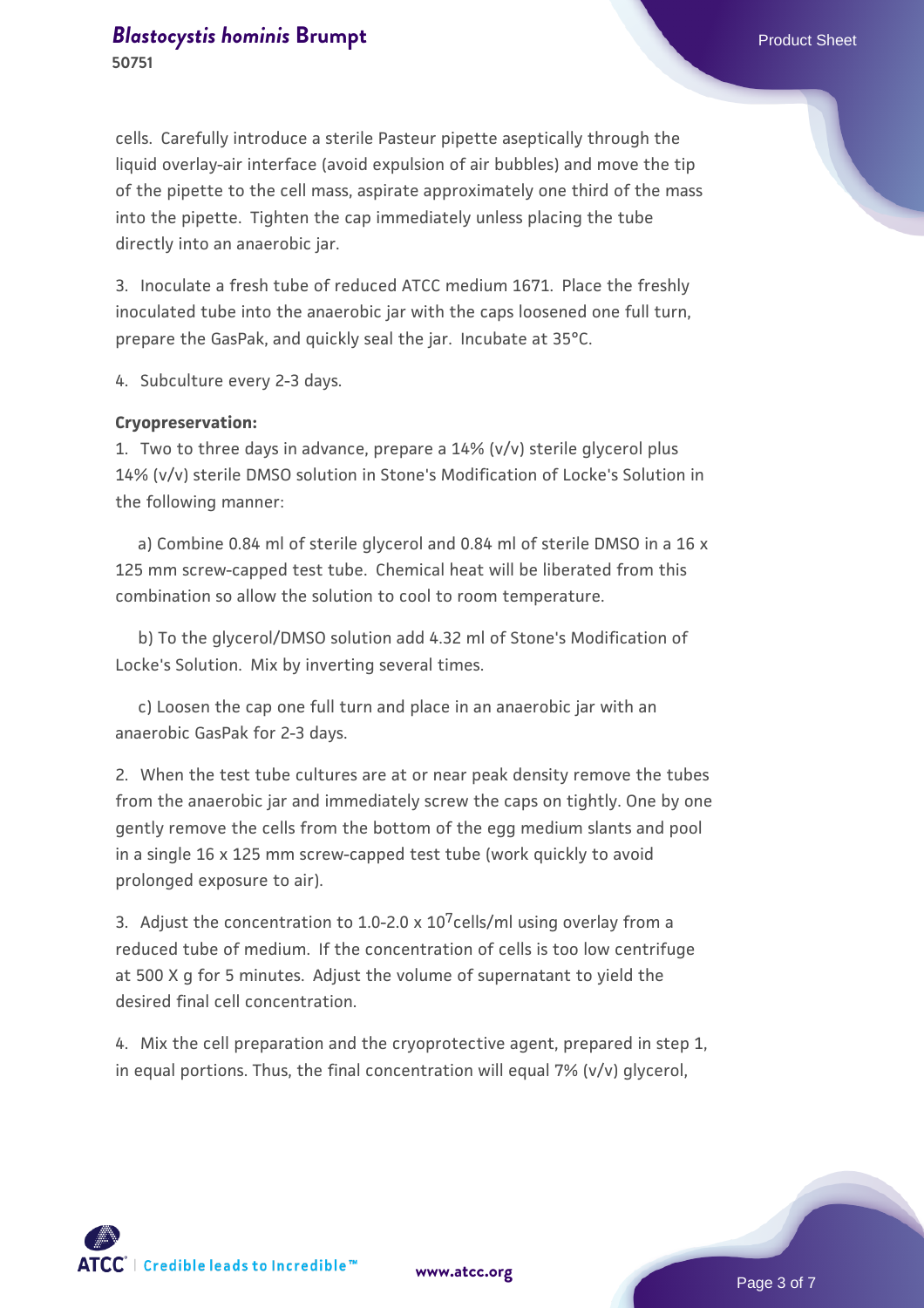**50751**

7% (v/v) DMSO and 5.0 x  $10^6$  - 1.0 x  $10^7$  cells/ml. The time from the mixing of the cell preparation and DMSO stock solution before the freezing process is begun should be no less than 15 min and no longer than 30 min.

5. Dispense in 0.5 ml aliquots into 1.0 - 2.0 ml sterile plastic screw-capped cryules (special plastic vials for cryopreservation).

6. Place the vials in a controlled rate freezing unit. From room temperature cool at -1°C/min to -40°C. If the freezing unit can compensate for the heat of fusion, maintain rate at  $-1^{\circ}C/min$  through the heat of fusion. At -40 $^{\circ}C$ plunge into liquid nitrogen. Alternatively, place the vials in a Nalgene 1°C freezing apparatus. Place the apparatus at -80°C for 1.5 to 2 hours and then plunge ampules into liquid nitrogen. (The cooling rate in this apparatus is approximately

 $-1$ °C/min.)

7. The frozen preparations should be stored in either the vapor or liquid phase of a nitrogen refrigerator. Frozen preparations stored below -130°C are stabile indefinitely. Those stored at temperatures above -130°C are progressively less stabile as the storage temperature is elevated.

8. Before thawing an ampule do the following. Loosen caps one full turn and place tubes containing ATCC medium 1671 and 25% HIHS in an anaerobic jar. Add a BBL GasPak (one anaerobic system GasPak per BBL GasPak 100 anaerobic culture jar). Close the vessel securely and incubate at 35°C for at least 48 hours. The palladium catalyst in the GasPak jar should be replaced biweekly with fresh catalyst.

9. Thaw the frozen ampule in a 35°C water bath without agitation until all of the contents are liquid (about 2-3 minutes).

10. Aseptically and gently, lower a sterile Pasteur pipette from which the air has been expelled to the bottom of the liquid in the ampule and slowly aspirate the entire contents into the pipette. Be careful to minimize agitation of the fluid and so not introduce air bubbles from the tip of the pipette.

11. With the cap of the test tube loosened one full turn place it in an anaerobic jar containing a BBL GasPak and incubate at 35°C for at least 48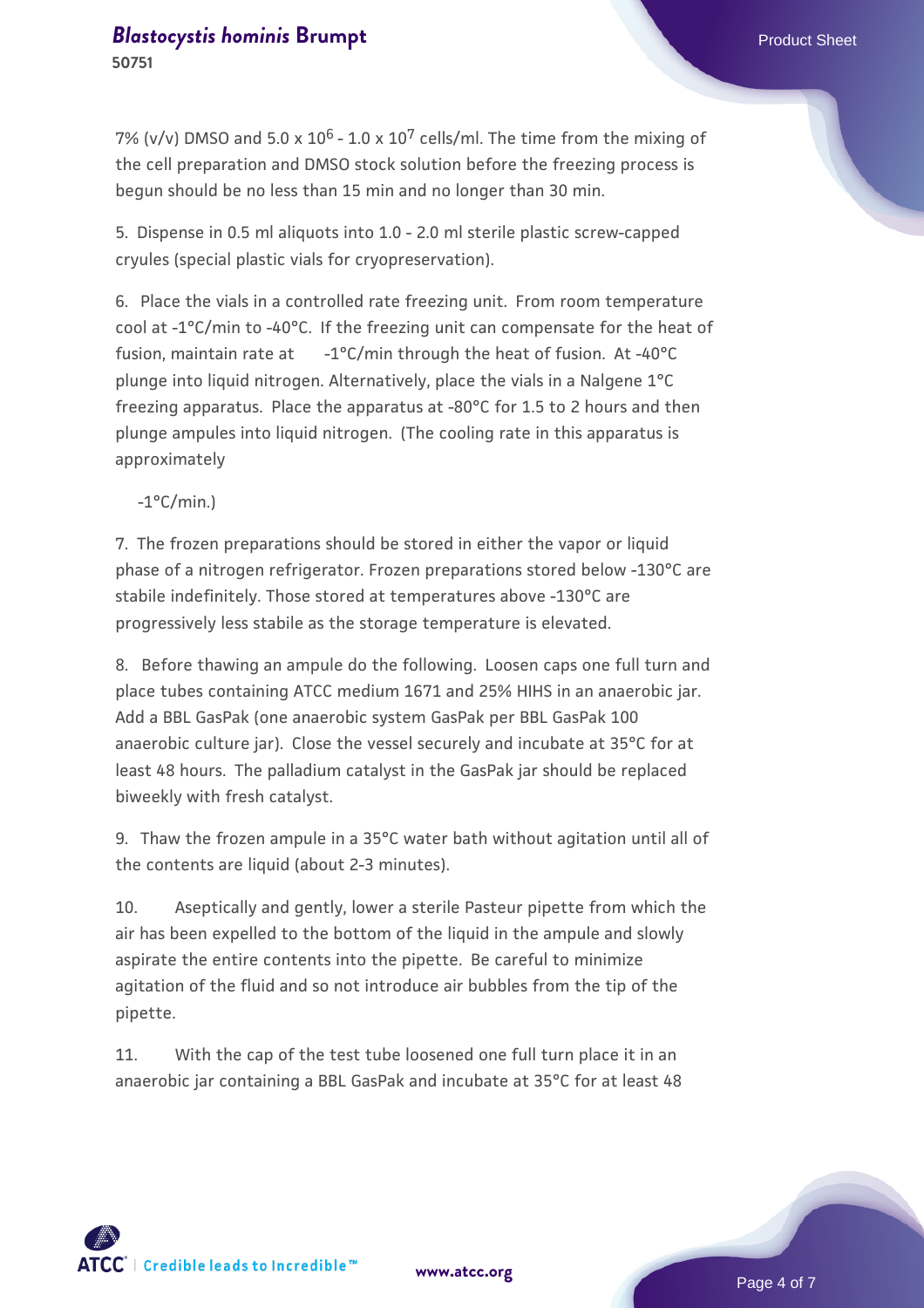**50751**

hours.

12. Subculture every 2-3 days.

### **Material Citation**

If use of this material results in a scientific publication, please cite the material in the following manner: *Blastocystis hominis* Brumpt (ATCC 50751)

### **References**

References and other information relating to this material are available at www.atcc.org.

#### **Warranty**

The product is provided 'AS IS' and the viability of ATCC<sup>®</sup> products is warranted for 30 days from the date of shipment, provided that the customer has stored and handled the product according to the information included on the product information sheet, website, and Certificate of Analysis. For living cultures, ATCC lists the media formulation and reagents that have been found to be effective for the product. While other unspecified media and reagents may also produce satisfactory results, a change in the ATCC and/or depositor-recommended protocols may affect the recovery, growth, and/or function of the product. If an alternative medium formulation or reagent is used, the ATCC warranty for viability is no longer valid. Except as expressly set forth herein, no other warranties of any kind are provided, express or implied, including, but not limited to, any implied warranties of merchantability, fitness for a particular purpose, manufacture according to cGMP standards, typicality, safety, accuracy, and/or noninfringement.



**[www.atcc.org](http://www.atcc.org)**

Page 5 of 7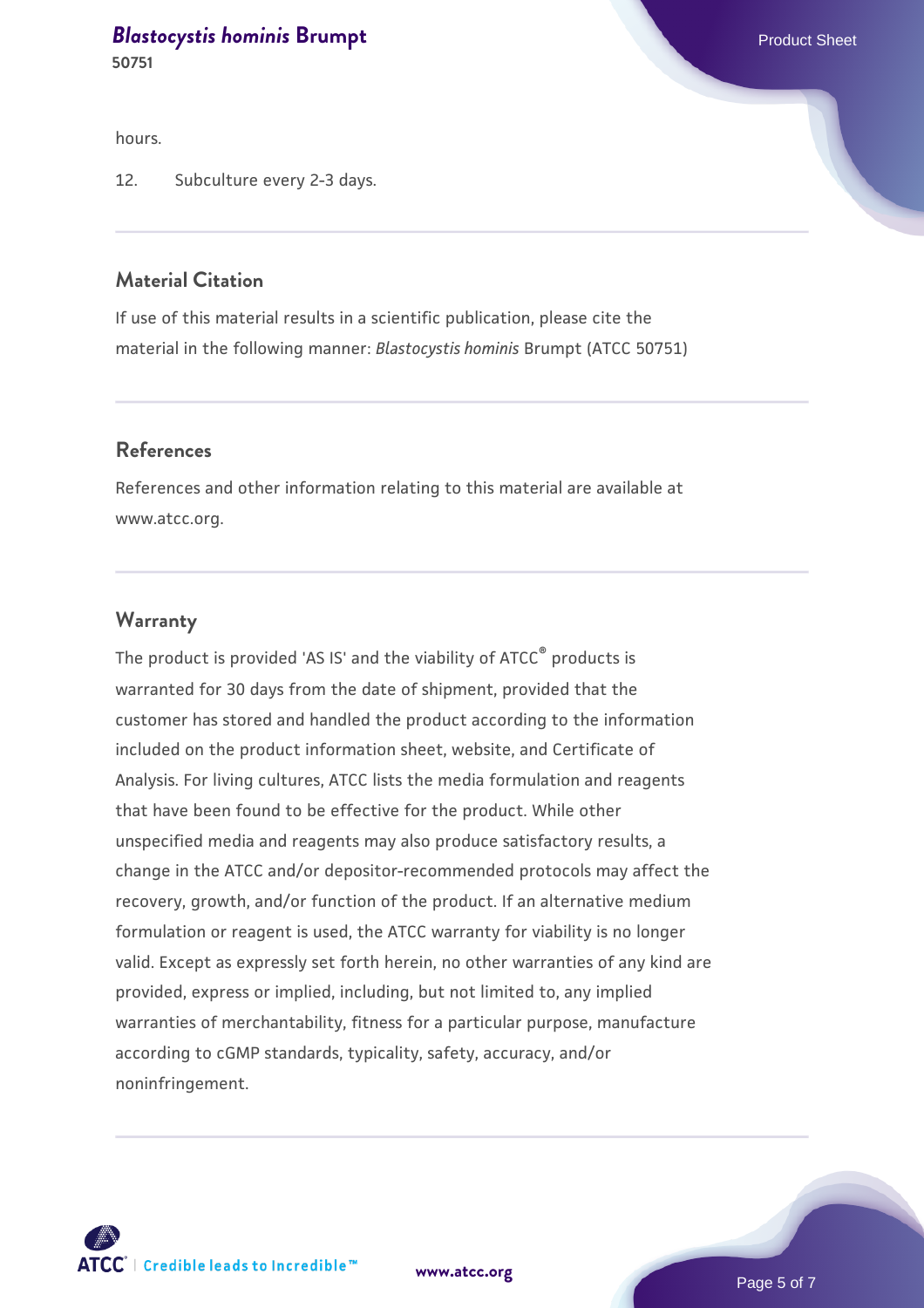**50751**

### **Disclaimers**

This product is intended for laboratory research use only. It is not intended for any animal or human therapeutic use, any human or animal consumption, or any diagnostic use. Any proposed commercial use is prohibited without a license from ATCC.

While ATCC uses reasonable efforts to include accurate and up-to-date information on this product sheet, ATCC makes no warranties or representations as to its accuracy. Citations from scientific literature and patents are provided for informational purposes only. ATCC does not warrant that such information has been confirmed to be accurate or complete and the customer bears the sole responsibility of confirming the accuracy and completeness of any such information.

This product is sent on the condition that the customer is responsible for and assumes all risk and responsibility in connection with the receipt, handling, storage, disposal, and use of the ATCC product including without limitation taking all appropriate safety and handling precautions to minimize health or environmental risk. As a condition of receiving the material, the customer agrees that any activity undertaken with the ATCC product and any progeny or modifications will be conducted in compliance with all applicable laws, regulations, and guidelines. This product is provided 'AS IS' with no representations or warranties whatsoever except as expressly set forth herein and in no event shall ATCC, its parents, subsidiaries, directors, officers, agents, employees, assigns, successors, and affiliates be liable for indirect, special, incidental, or consequential damages of any kind in connection with or arising out of the customer's use of the product. While reasonable effort is made to ensure authenticity and reliability of materials on deposit, ATCC is not liable for damages arising from the misidentification or misrepresentation of such materials.

Please see the material transfer agreement (MTA) for further details regarding the use of this product. The MTA is available at www.atcc.org.

**Copyright and Trademark Information**





Page 6 of 7